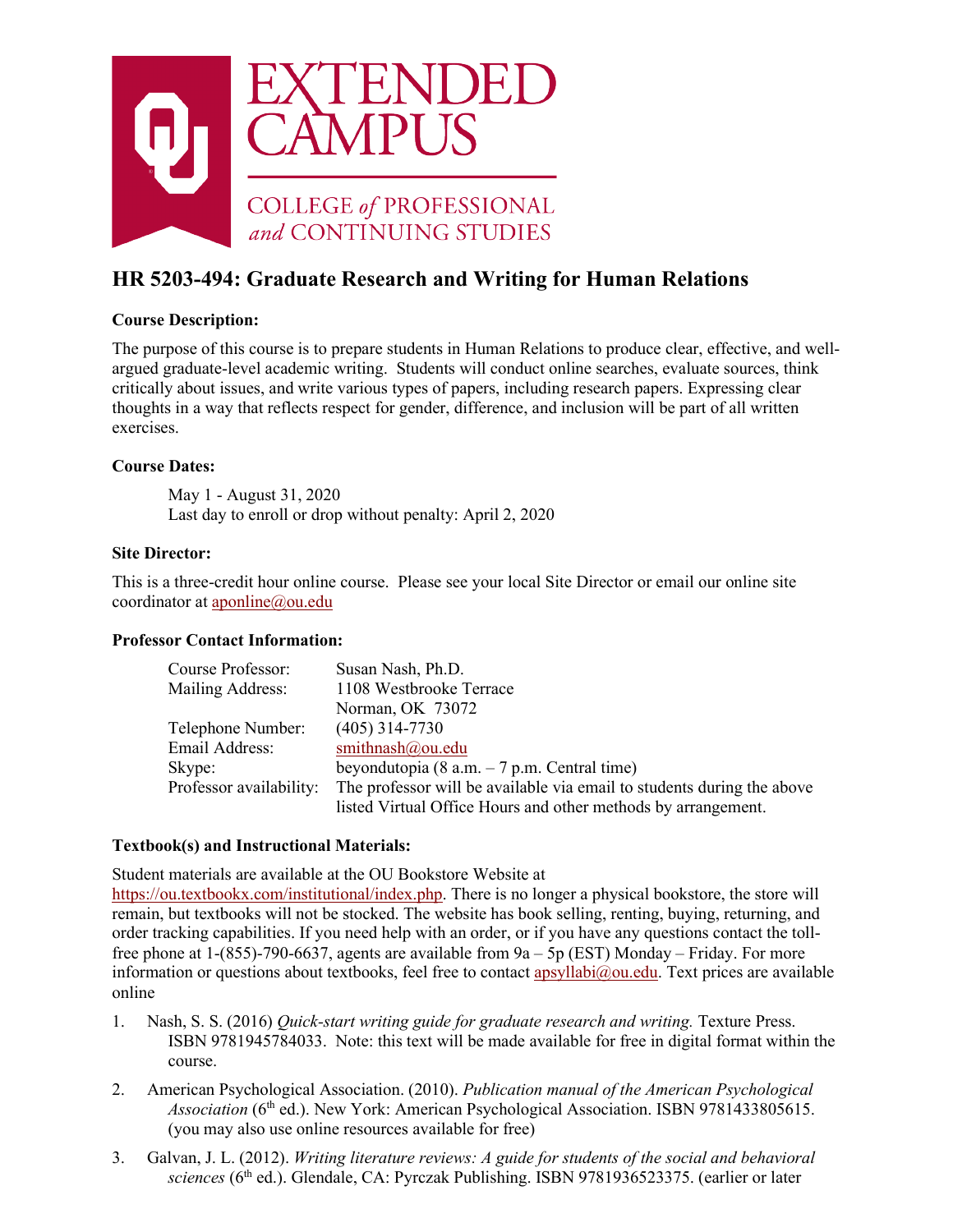editions will work as well).

4. Materials posted on the OU Canvas learning management system: Access Canvas at [https://canvas.ou.edu,](https://canvas.ou.edu/) enter your OU NetID and password, and select course to access material. If you require assistance with Canvas, please click on the Help icon. You can search the Canvas guides, chat with Canvas support, or contact OU IT.

Note: Follett is the Advanced Programs contractual textbook provider. Should text changes become necessary after publication of the course syllabus, Advanced Programs will facilitate text returns/refunds only for texts purchased through Follett.

# **OU Email:**

All official correspondence from instructors will be sent only to students' ou.edu address.

## **Online Orientation:**

The College of Arts and Sciences offers an online orientation for students who are enrolled in online or blended courses. The purpose of the orientation is to ensure that students are well prepared both technically and practically to take online courses. The orientation can be found on their website at: <http://www.ou.edu/content/cas/online/student-online-orientation.html>

The College of Arts and Sciences Online and Academic Technology Services office is here to assist you with any questions, problems, or concerns you may have. For assistance visit their website at <http://www.ou.edu/content/cas/online/student-information.html> or contact them by telephone at: (405) 325-5854 or email: [casonline@ou.edu](mailto:casonline@ou.edu)

# **Learning Goals:**

- 1. To explain the definitions of and differences among several types of academic writing required of graduate students, such as literature reviews, class essays and comprehensive examination responses;
- 2. To define successful graduate-level academic writing;
- 3. To demonstrate specific practices and techniques associated with good academic writing;
- 4. To generate thesis statements, create good search terms, and conduct online library research;
- 5. To develop an ability to read and evaluate peer-reviewed journal and/or research articles critically and to grasp their major premises;
- 6. To write effective critical responses to peer-reviewed articles and student work;
- 7. To create short and longer research papers by following the writing process defined in class; and
- 8. To create a literature review that meets the detailed rubric shared with students.

## **Assignments, Grading, and Due Dates:**

| Date(s)   | Unit | <b>Topics or Activities</b>                         | Learning<br><b>Outcomes</b><br><b>Addressed</b> | Assignments, Exams,<br>or Readings                                                       |
|-----------|------|-----------------------------------------------------|-------------------------------------------------|------------------------------------------------------------------------------------------|
| August 10 | 1.1  | Characteristics of<br>excellent academic<br>writing | 1, 2                                            | What are current issues<br>that concern you?<br><b>Discussion 1</b><br>Quick/7-18, 94-96 |
| August 15 | 1.2  | Effective writing<br>involves self-<br>discovery    | 5                                               | <b>Discovery Writing 1</b><br>Quick/19-31                                                |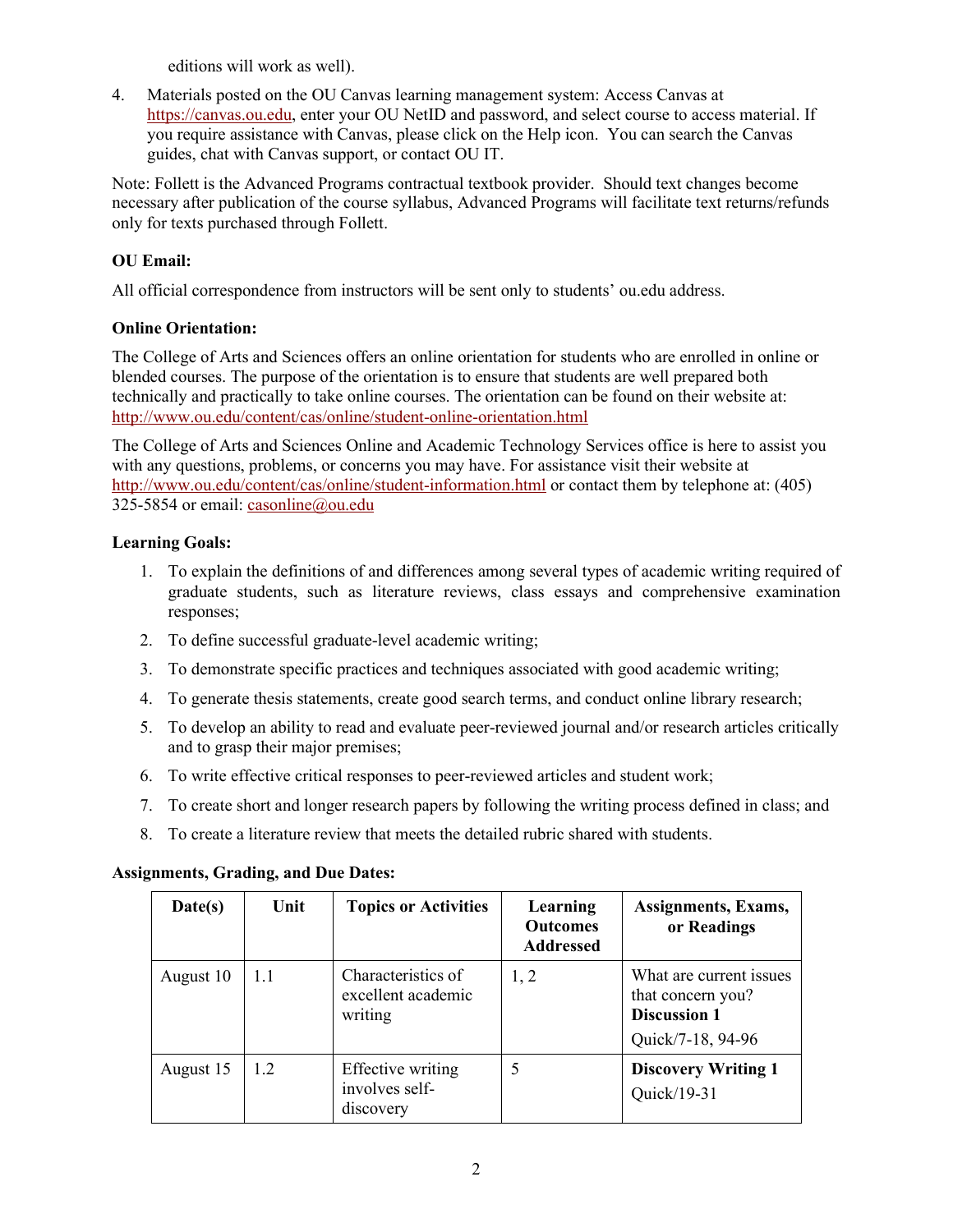| Date(s) | Unit | <b>Topics or Activities</b>                                                                                        | Learning<br><b>Outcomes</b><br><b>Addressed</b> | <b>Assignments, Exams,</b><br>or Readings                                          |
|---------|------|--------------------------------------------------------------------------------------------------------------------|-------------------------------------------------|------------------------------------------------------------------------------------|
| May 20  | 1.3  | 3,4<br>Choosing topics                                                                                             |                                                 | <b>Literature Review 1</b><br>Quick/97                                             |
| May 30  | 1.4  | Ethics and integrity                                                                                               | 5                                               | <b>Discovery Writing 2</b><br>Quick-36<br>Quick/65-66                              |
| June 5  | 2.1  | Planning a research<br>6<br>strategy                                                                               |                                                 | <b>Literature Review 2</b><br>Quick/67-76<br>Quick/97-100                          |
| June 10 | 2.2  | Finding reliable<br>sources of<br>information                                                                      | 3, 4                                            | <b>Reliable Sources</b><br><b>Discussion 2</b><br>Quick/77-93                      |
| June 15 | 2.3  | Evaluating your<br>sources                                                                                         | $\overline{7}$                                  | <b>Short Essay 1</b><br>Quick/120-135<br>Or, Quick/140-150                         |
| June 20 | 2.4  | How unreliable<br>sources and<br>disinformation can<br>trick you                                                   | $\overline{4}$                                  | Really unreliable<br>sources can trick you<br><b>Discussion 3</b>                  |
| June 5  | 3.1  | Identifying your<br>interests                                                                                      | $\overline{4}$                                  | <b>Literature Review 3</b><br>Quick/99-110                                         |
| June 15 | 3.2  | Digging deeper into<br>your interests; add<br>more sources, and<br>draft an outline                                | $\overline{3}$                                  | <b>Literature Review 4</b><br>Quick/99-110                                         |
| June 20 | 3.3  | The social, political,<br>and personal aspects<br>of an issue that<br>interests you                                | 5                                               | <b>Short Essay 2</b><br>Quick/59-64<br>Quick/67-76                                 |
| July 5  | 3.4  | Putting the interests<br>you have into a<br>framework                                                              | 5                                               | <b>Discovery Writing 3</b><br>Quick/99-115<br>Quick/38-45                          |
| July 15 | 4.1  | Revision strategies<br>for your literature<br>review                                                               | 5, 7                                            | <b>Finding a common</b><br>vision<br>Quick/107-108                                 |
| July 25 | 4.2  | Incorporating your<br>sources into your<br>paper or literature<br>review. Use your<br>sources to write a<br>draft. | 6                                               | Paper Draft (Lit<br><b>Review 5)</b><br>Quick/77-83<br>Quick/99-115<br>Quick/94-96 |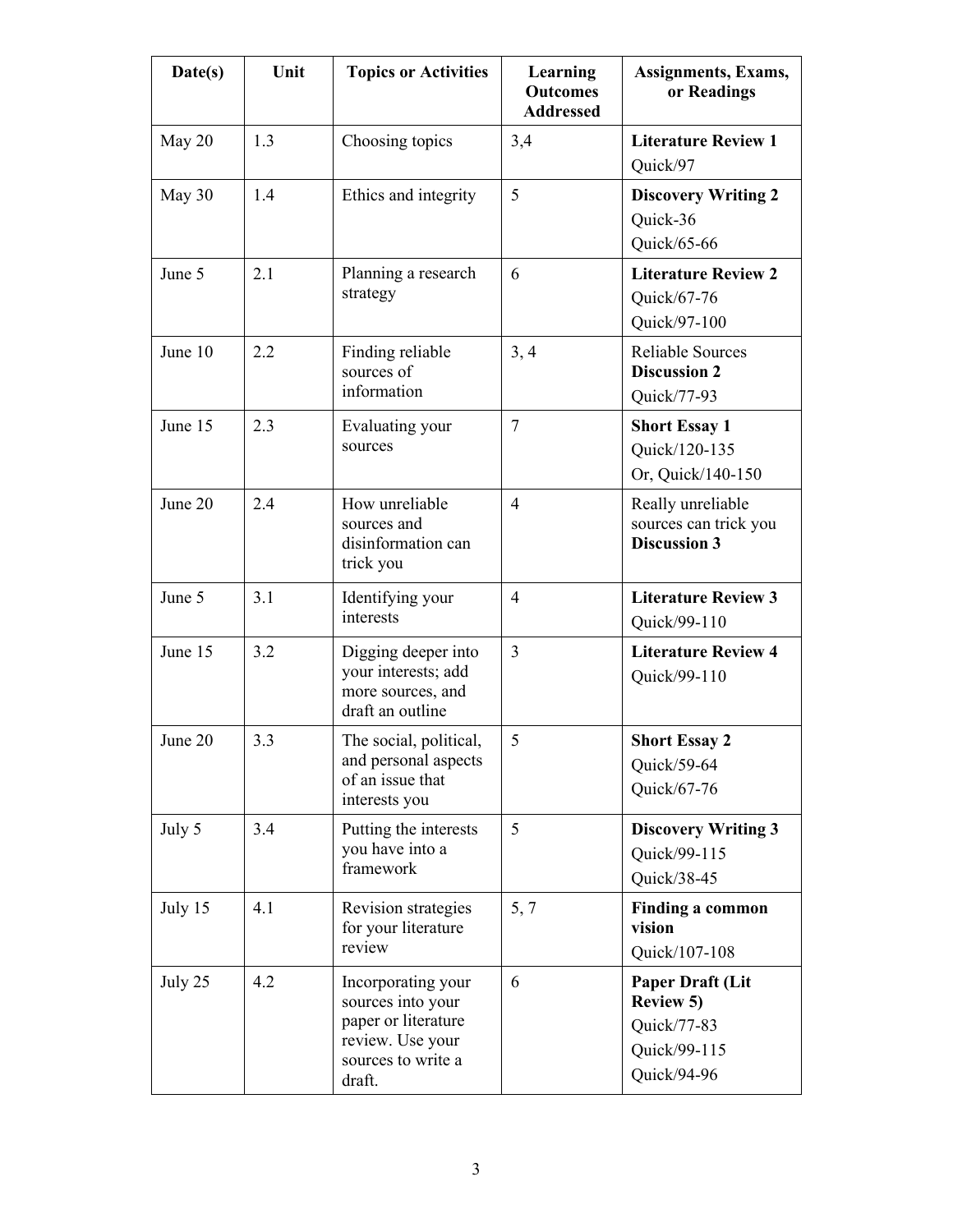| Date(s)   | Unit | <b>Topics or Activities</b>                               | Learning<br><b>Outcomes</b><br><b>Addressed</b> | Assignments, Exams,<br>or Readings           |
|-----------|------|-----------------------------------------------------------|-------------------------------------------------|----------------------------------------------|
| August 10 | 4.3  | Additional reliable<br>sources you may<br>have overlooked | 3                                               | Quick/ $16-18$<br>Quick/84-89<br>Quick/95-96 |
| August 15 | 4.4  | Final revisions and<br>proofreading                       | 8                                               | <b>Final Paper</b><br>Quick/90-91            |

## **Reading Assignments:**

All assigned readings must be completed prior to turning in your assignments for the corresponding unit.

## **Short Essays:**

There are two short (300-word) essay assignments. Instructions and rubrics appear in Canvas. These essays will be submitted via the designated Canvas Dropboxes.

## **Individual Assignments:**

There are three individual assignments. Instructions are included on the class schedule; they will be submitted via the designated Canvas Dropboxes.

## **Discussion Posts:**

There are five discussion posts. They will be submitted via the designated Canvas Discussion board.

## **Literature Review / Final Paper:**

Each student will identify, read, and analyze appropriate research articles to write an eight- to 10-page literature review paper on a topic in human relations study. Further instructions will be given online.

## **Literature Review Benchmarks:**

In order to help you stay on a targeted timeline in preparing your literature review, several benchmarks have been defined, and each will result in feedback from your instructor. You will complete each and upload into the Canvas Dropbox by the required due date. You will identify your topic, find articles, write descriptions and analyses, and develop an outline / drafts for a paper based on your topic and papers.

## **Instructional Strategies:**

Students will use written materials, lecture information, demonstrations, visuals, practice activities, and videos.

## **Grading:**

This is a letter-graded course: A, B, C, D, or F.

Grading Scale:

 $A = 90\% -100\%$  (900-1000 points)  $B = 80\% - 89\% (800-899 \text{ points})$  $C = 70\% - 79\% (700-799 \text{ points})$  $F =$  below 60% (699 or fewer points)

# **Due Dates and GRADE POLICY NOTICE**

All assignments are due at midnight CST on the date listed. Late assignments will receive 0 points. Deviations from this requirement on any one of the assignments must be coordinated with me in advance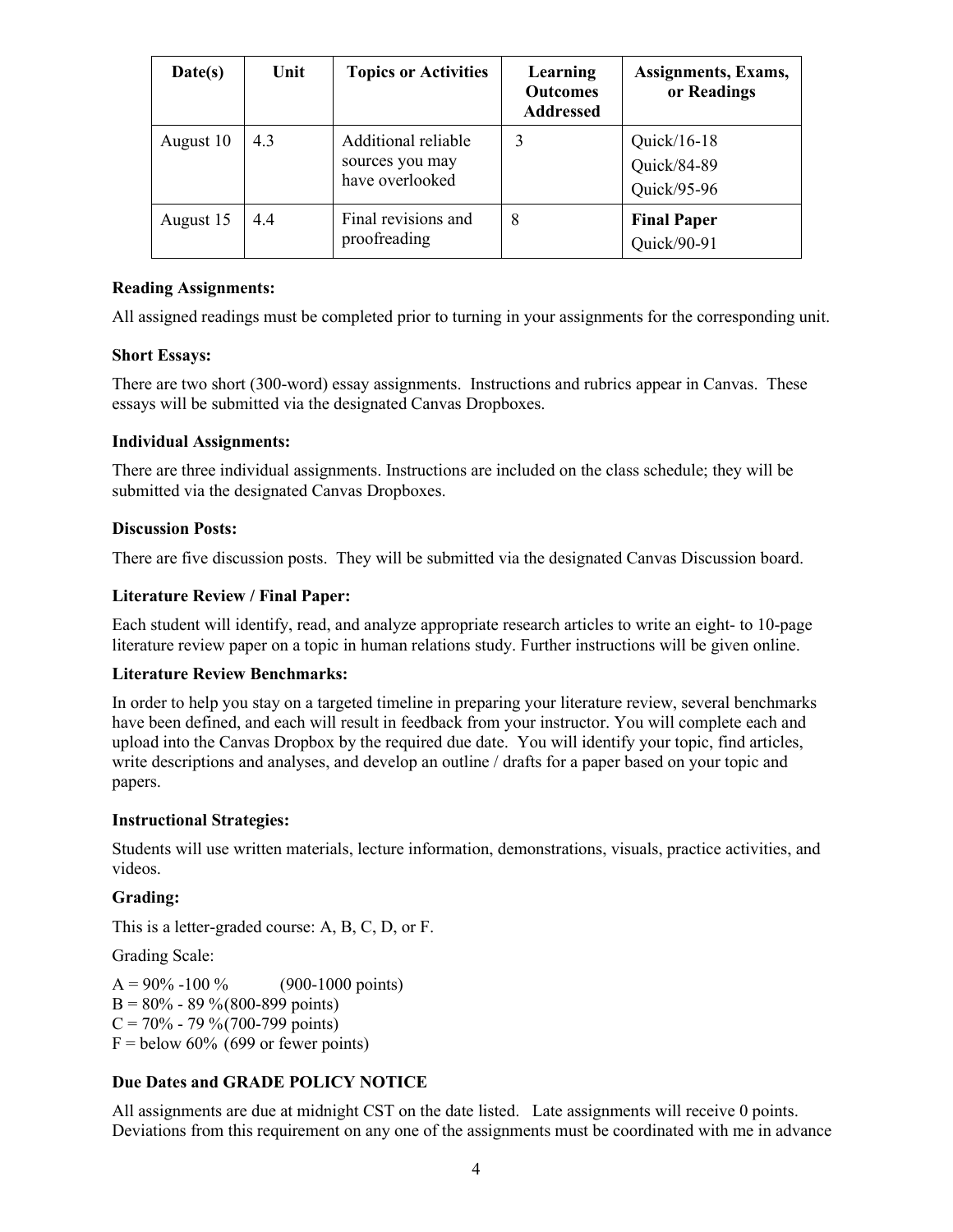for approval. Exceptions will be made only for documented Provost-approved University-sponsored activities or legally required activities such as emergency military service, jury duty, or documented serious illness or emergency and then only after discussion with me. Contact me by telephone or email if an emergency situation occurs.

If a student has not completed at least half of the required assignments, a final grade of AW (Administrative Withdrawal) will be assigned with no grade or credit.

## **Incomplete:**

A grade of Incomplete (I) will be given only for a justifiable reason (due to unavoidable circumstances, not lack of planning on the student's part) and only if the student is passing the course. It is the responsibility of the student to request a grade of "I" and to consult with me as early as possible to determine requirements for completing the course. Any incomplete granted must be removed by the deadline specified by the instructor. The time limit set for removal of an incomplete will take into account the circumstances of the situation but may not exceed one calendar year. Professors are not required to allow students a year to make up grades of "Incomplete." My requirement is more restrictive than the University maximum of one year. Exceptions will be made only for documented Provost-approved University-sponsored activities or legally required activities such as emergency military service, jury duty, or documented serious illness or emergency and then only after discussion with me. Contact me by telephone or email if an emergency situation occurs.

## **Requirements for Assignments:**

Grading will be based upon the substantive content and the quality of the student's writing in all assignments, including discussion board postings. Substantive content includes following instructions for the content of the assignment. Quality of writing covers clarity of expression and organization, appropriate use of and citation of references within the text and in reference lists at the end of the paper using APA format. Academic writing style, use of inclusive language, and correct grammar, spelling, and punctuation will be included in the grade determination. Do not rely exclusively on the spell check feature of your word processor, which will not pick up errors such as homonyms, such as "principle" and "principal," or homophones such as the correct use of "its" and "it's." Spelling, grammar, and punctuation will be taken into consideration in grading.

All written assignments should be double-spaced, typed, Arial 12-point font and submitted through CANVAS through the electronic Drop Box or as specified. Retain a copy for yourself of everything you submit.

If you have any questions on this matter, contact the instructor for clarification.

## **Discussion Board Policy:**

Be considerate and appropriate when using the discussion board. It is neither a public forum nor a limited public forum. Your instructor has the right to remove any message for the purposes of saving space, focusing attention of students on relevant materials, and avoiding material inappropriate for the classroom. On this last note, with freedom comes responsibility. Please keep in mind, as you contribute to the discussion board, that not everyone comes from the same background, or shares the same values and ideals. Please be appropriate (professional) and considerate of others. If you have any questions on this matter, contact the instructor for clarification.

## **Late Work:**

A late assignment will incur a penalty. If you miss class because of an emergency, please make arrangements with the professor. Two (2) points will be deducted from the total possible points for each day the assignment is late.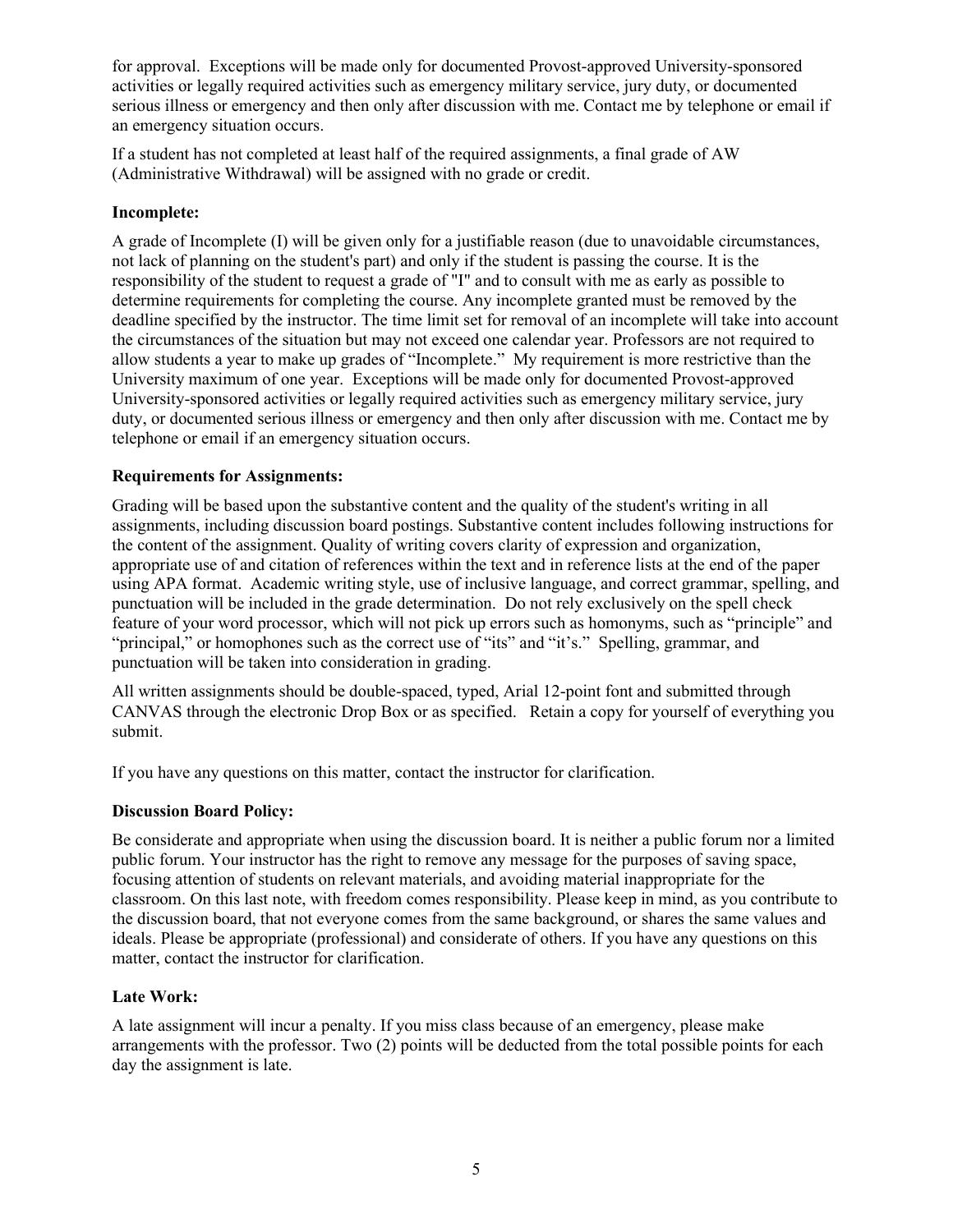## **Procedures for Completion of Course Evaluation:**

Upon completion of the course students should go to the Advanced Programs Online Learning Information webpage and click on the applicable semester link under "Online Course Evaluation" which will direct them to the evaluation. The evaluation will take approximately five minutes to complete. Completion of the online evaluation is an important tool allowing Advanced Programs to gain information and student feedback for improvement of courses.

Your responses will be kept confidential. They will be reviewed by the department and only supplied to the professor once grades for the course have been submitted.

## **Incomplete Grade Policy:**

A grade of "I" is not automatically assigned, but rather must be requested by the student by submitting to the instructor a "Petition for and Work to Remove an Incomplete Grade" form. An "I" can never be used in lieu of an "F" nor can an "I" be assigned because of excessive failure to participate in class activities.

If you are obtaining financial assistance (TA, STAP, FA, VA, Scholarship, etc.) to pay all or part of your tuition cost, you must follow your funding agency/institution's policy regarding "I" (Incomplete) grades unless the timeline is longer than what the University policy allows then you must adhere to the University policy. Students who receive Financial Aid must resolve/complete any "I" (Incomplete) grades by the end of the term or he/she may be placed on "financial aid probation." If the "I" grade is not resolved/completed by the end of the following term, the student's Financial Aid may be suspended make the student ineligible for further Financial Aid.

Students are responsible for meeting the guidelines of Tuition Assistance and Veterans Assistance. See the education counselor at your local education center for a complete description of your TA or VA requirements.

| <b>Item</b>                          | <b>Points</b> |
|--------------------------------------|---------------|
| Short Essay 1                        | 100           |
| Short Essay 2                        | 100           |
| Discovery 1                          | 50            |
| Discovery 2                          | 50            |
| Discovery 3                          | 50            |
| Discussion Post 1                    | 50            |
| Discussion Post 2                    | 50            |
| Discussion Post 3                    | 50            |
| Discussion Post 4                    | 50            |
| Discussion Post 5                    | 50            |
| Lit Review Benchmark 1               | 50            |
| Lit Review Benchmark 2               | 50            |
| Lit Review Benchmark 3               | 50            |
| Lit Review Benchmark 4               | 50            |
| Lit Review Benchmark 5 / Paper Draft | 50            |
| Literature Review / Final Paper      | 150           |
| <b>Total points possible</b>         | 1000          |

**Notice:** Failure to meet assignment due dates could result in a grade of I (Incomplete) and may adversely impact Tuition Assistance and/or Financial Aid.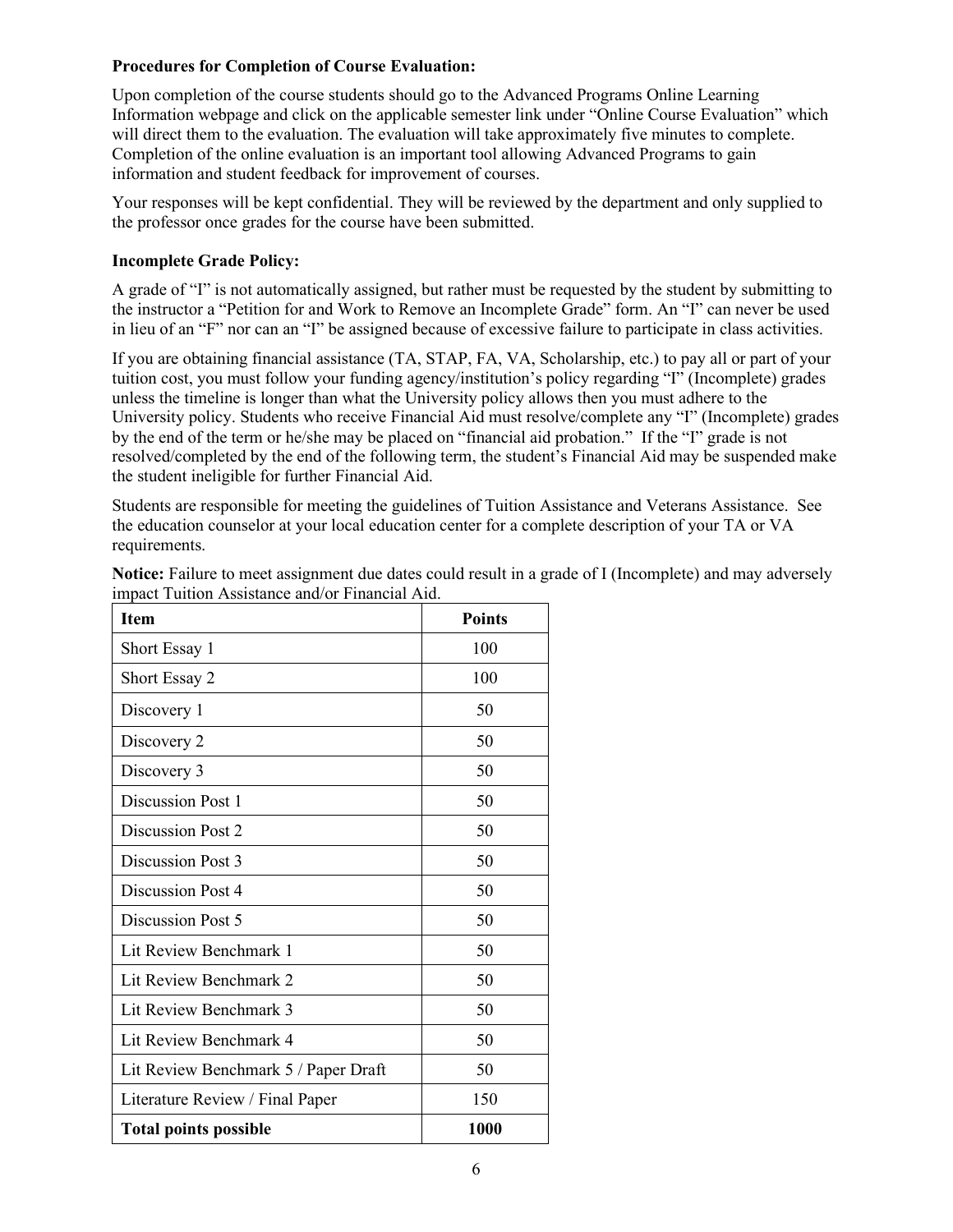## **Grading Scale:**

| $A = 90\% - 100\%$ | $(900-1000 \text{ points})$  |
|--------------------|------------------------------|
| $B = 80\% - 89\%$  | $(800 - 899 \text{ points})$ |
| $C = 70\% - 79\%$  | $(700-799 \text{ points})$   |
| $F =$ below 60%    | (699 or fewer points)        |

**Notice:** Failure to meet assignment due dates could result in a grade of I (Incomplete) and may adversely impact Tuition Assistance and/or Financial Aid.

## **Policy for Late Work:**

Please contact the professor regarding his/her policy for late work

## **Incomplete Grade Policy:**

A grade of "I" is not automatically assigned, but rather must be requested by the student by submitting to the instructor a "Petition for and Work to Remove an Incompleted Grade" form. An "I" can never be used in lieu of an "F" nor can an "I" be assigned because of excessive failure to participate in class activities.

## **Technical Support Information:**

If you experience technical problems, contact Information Technology by visiting their website at: <http://webapps.ou.edu/it/> or contacting them by telephone at: (405) 325-HELP (4357).

## **Materials posted on the OU CANVAS system:**

Access CANVAS at http://canvas.ou.edu; enter your OU NetID (4+4) and password, and select course to access material. Please contact your local the IT Help desk at 405-325-HELP if you require assistance. IT is available 24/7

## **Statement about the MHR Program Planner and Human Relations Website**

Students should become familiar with the MHR Program Planner that was sent to each student upon admission into the program. The planner has a description of the HR program objectives and requirements, suggestions for graduate study, financial assistance, and graduation information. Of particular interest is the information on the comprehensive exams and the internship. For further information please visit the Department of Human Relations Website at: http://www.ou.edu/cas/hr

## **Reasonable Accommodation Statement**

The University of Oklahoma is committed to providing reasonable accommodation for all students with disabilities. Any student in this course who has a disability that may prevent him or her from fully demonstrating his or her abilities should contact me personally as soon as possible so we can discuss accommodations necessary to ensure full participation and facilitate your educational opportunities. Students with disabilities must be registered with the Office of Disability Services prior to receiving accommodations in this course. The Office of Disability Services is located in Goddard Health Center, Suite 166, phone 405-325-3852 or TDD only 405-325-4173. For more information please see the Disability Resource Center website http://www.ou.edu/drc/home.html

## **Civility/Inclusivity Statement:**

We understand our members represent a rich variety of backgrounds and perspectives. The Human Relations Department is committed to providing an atmosphere for learning that respects diversity. While working together to build this community we ask all members to:

- share their unique experiences, values and beliefs
- be open to the views of others
- honor the uniqueness of their colleagues
- appreciate the opportunity we have to learn from each other in this community
- value each other's opinions and communicate in a respectful manner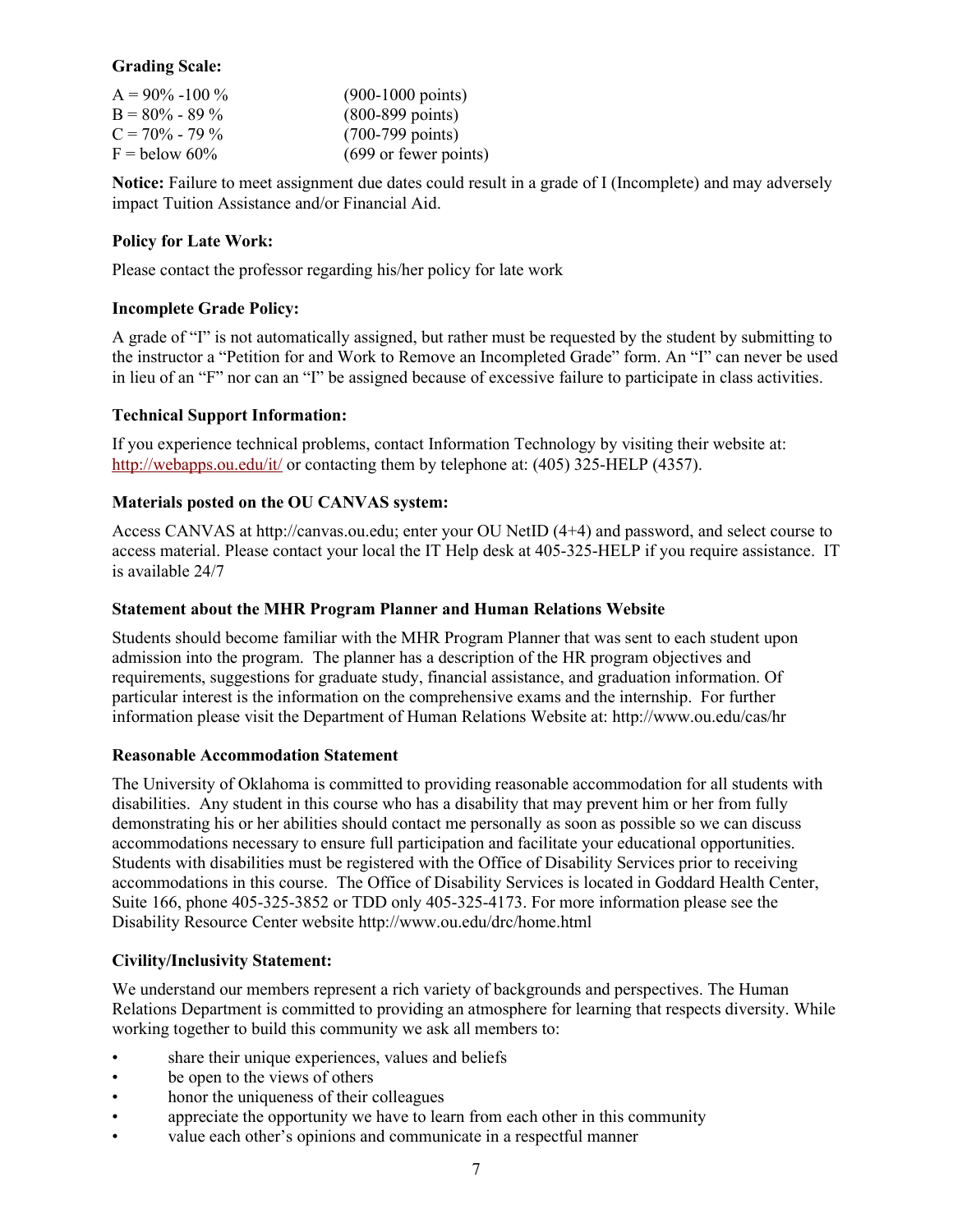• keep confidential discussions the community has of a personal (or professional) nature

use this opportunity together to discuss ways in which we can create an inclusive environment in this course and across the University of Oklahoma community.

# Religious Holidays

It is the policy of the University to excuse absences of students that result from religious observances and to provide without a penalty for the rescheduling of examinations and additional required class work that may fall on religious holidays, without penalty.

# **POLICIES AND NOTICES**

## **Attendance/Grade Policy**

**Note:** Attendance/absences do not apply to online courses. However, participation in all course activities is extremely important to student success in online courses.

Excused absences are given for professor mandated activities or legally required activities such as emergencies or military assignments. It is the policy of the University to excuse absences of students that result from religious observances and to provide without penalty for the rescheduling of examinations and additional required class work that may fall on religious holidays. Unavoidable personal emergencies, including (but not limited to) serious illness; delays in getting to class because of accidents, etc.; deaths and funerals, and hazardous road conditions will be excused.

If you are obtaining financial assistance (TA, STAP, FA, VA, Scholarship, etc.) to pay all or part of your tuition cost, you must follow your funding agency/institution's policy regarding "I" (Incomplete) grades unless the timeline is longer than what the University policy allows then you must adhere to the University policy. Students who receive Financial Aid must resolve/complete any "I" (Incomplete) grades by the end of the term or he/she may be placed on "financial aid probation." If the "I" grade is not resolved/completed by the end of the following term, the student's Financial Aid may be suspended make the student ineligible for further Financial Aid.

Students are responsible for meeting the guidelines of Tuition Assistance and Veterans Assistance. See the education counselor at your local education center for a complete description of your TA or VA requirements.

# **Academic Integrity and Student Conduct**

Academic integrity means honesty and responsibility in scholarship. Academic assignments exist to help students learn; grades exist to show how fully this goal is attained. Therefore all work and all grades should result from the student's own understanding and effort.

Academic misconduct is any act which improperly affects the evaluation of a student's academic performance or achievement. Misconduct occurs when the student either knows or reasonably should know that the act constitutes misconduct. Academic misconduct includes: cheating and using unauthorized materials on examinations and other assignments; improper collaboration, submitting the same assignment for different classes (self-plagiarism); fabrication, forgery, alteration of documents, lying, etc…in order to obtain an academic advantage; assisting others in academic misconduct; attempting to commit academic misconduct; destruction of property, hacking, etc…; intimidation and interference with integrity process; and plagiarism. All students should review the Student's Guide to Academic Integrity at [http://integrity.ou.edu/students\\_guide.html](http://integrity.ou.edu/students_guide.html)

Students and faculty each have responsibility for maintaining an appropriate learning environment. All students should review policies regarding student conduct at<http://studentconduct.ou.edu/>

## **Accommodation Statement**

The University of Oklahoma is committed to making its activities as accessible as possible. For accommodations on the basis of disability, please contact your local OU Site Director.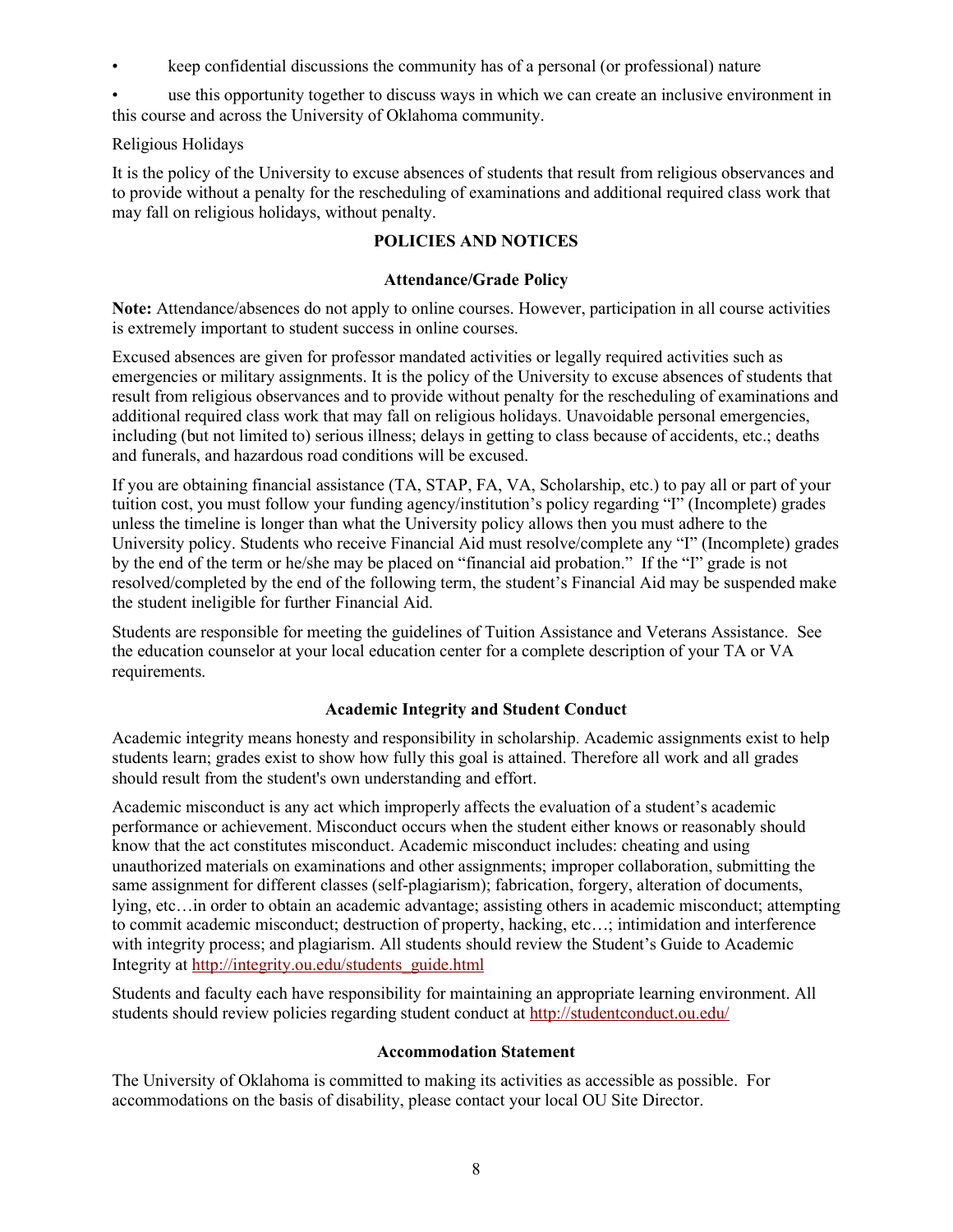#### **Adjustment for Pregnancy/Childbirth-Related Issues**

Should you need modifications or adjustments to your course requirements because of documented pregnancy-related or childbirth-related issues, please contact me as soon as possible to discuss. Generally, modifications will be made where medically necessary and similar in scope to accommodations based on temporary disability. Please see [http://www.ou.edu/content/eoo/faqs/pregnancy-faqs.html.](http://www.ou.edu/content/eoo/faqs/pregnancy-faqs.html)

#### **Title IX Resources**

For any concerns regarding gender-based discrimination, sexual harassment, sexual misconduct, stalking, or intimate partner violence, the University offers a variety of resources, including advocates on-call 24/7, counseling services, mutual no-contact orders, scheduling adjustments, and disciplinary sanctions against the perpetrator. Please contact the Sexual Misconduct Office at [smo@ou.edu](mailto:smo@ou.edu) or (405) 325-2215 (8-5), or the Sexual Assault Response Team at (405) 615 -0013 (24/7) to report an incident. To learn more about Title IX, please visit the Institutional Equity Office's website at<http://www.ou.edu/content/eoo.html>

#### **Course Policies**

Advanced Programs policy is to order books in paperback if available. Courses, dates, and professors are subject to change. Please check with your OU Site Director. Students should retain a copy of any assignments that are mailed to the professor for the course.

Any and all course materials, syllabus, lessons, lectures, etc. are the property of professor teaching the course and the Board of Regents of the University of Oklahoma and are protected under applicable copyright.

For more information about Advanced Programs, visit our website at:<http://www.goou.ou.edu/>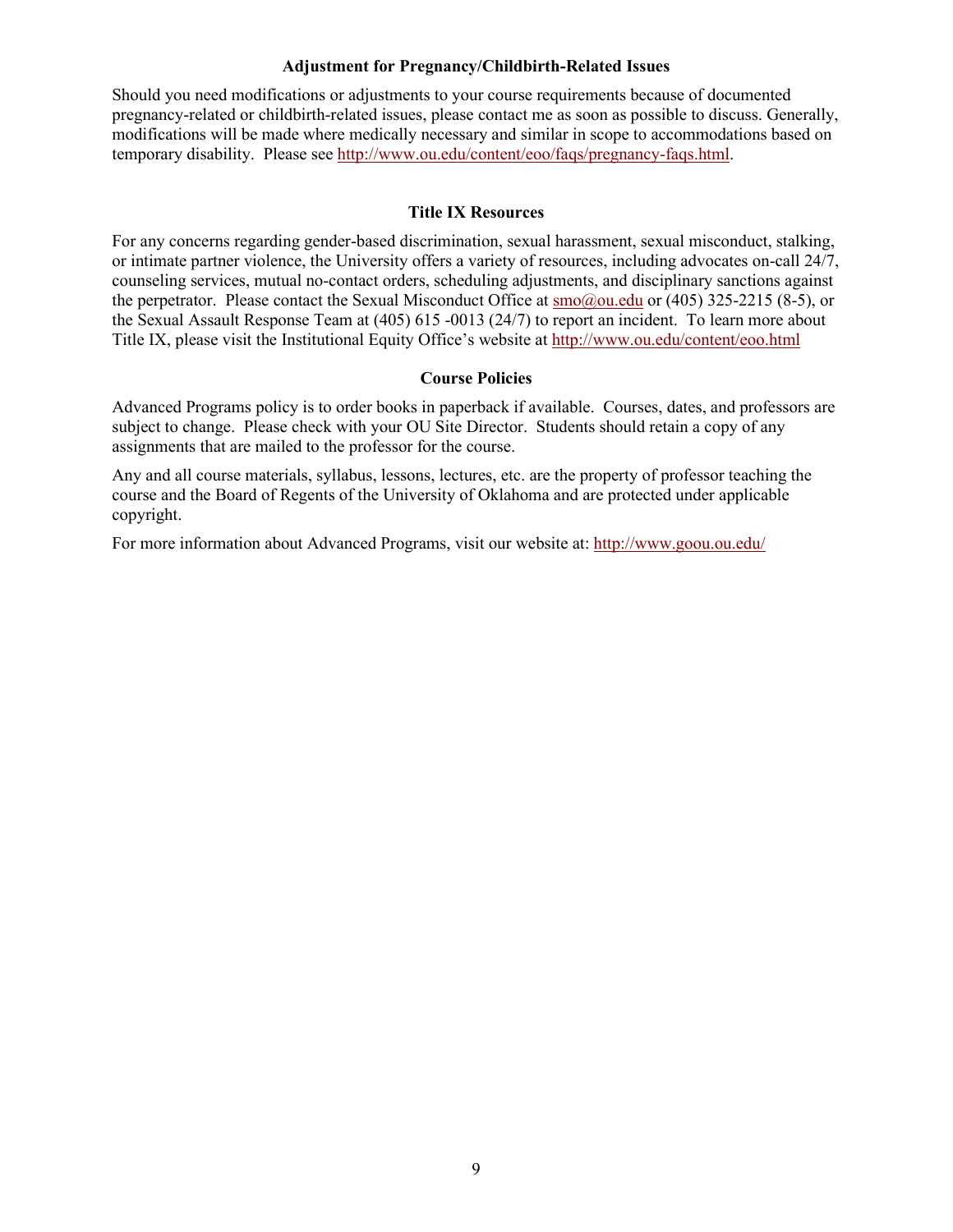# **INSTRUCTOR VITA**

# **Susan Smith Nash, Ph.D.**

# **Education**

- 1996 Ph.D. in English, University of Oklahoma
- 1989 M.A. in English, University of Oklahoma
- 1981 B.S. in Geology, University of Oklahoma

# **Current Positions**

- Advanced Programs Professor since 1998
- Adjunct Professor, Human Relations, University of Oklahoma
- Director of Education and Professional Development, American Association of Petroleum Geologists

## **Frequently Taught Advanced Programs Courses**

- HR 5013 Current Problems in Human Relations
- HR 5203 Graduate Research and Writing
- HR 5033 Leadership in Organizations
- HR 5093 Introduction to Human Relations
- HR 5133 Change, Challenge, and Creativity in Organizations

## **Major Areas of Teaching and Research Interest**

- Leadership, Strategic Decision-Making, Risk in Energy and Natural Resources
- Leadership in Difficult Times and the Apocalyptic Narrative
- Persuasive and Technical Writing
- E-Learning, Instructional Design, and Effective Knowledge Transfer
- Economic Development / Supply Chain
- Drones / UAS systems and applications, with emphasis on sensors / missions
- Big Data / Deep Learning applied to problem-solving / pattern recognition

## **Representative Publications and Presentations (Partial)**

- Review of *Jakarta,* by Rodrigo Marquez Tizano. *World Literature Today.* Winter 2020. pp. 84- 85.
- Strategically Leveraging Infrastructure and Financing Options for Sustainable Economic Growth in Resource-based Economies. Co-authors: Gary Stading and Larry R. Davis. (2019). *Journal of Education, Society, and Behavioral Sciences.* Vol 30: Issue 4. P. 1-12.
- Jobs? Better Operations? Look Under a Different Rock. *GeoExpro.* October 2019. pp. 26-28. <https://www.geoexpro.com/articles/2019/11/jobs-better-operations-look-under-a-different-rock>
- Featured Review: *Carbon*, by Kate Ervine. *World Literature Today.* Summer 2019. <https://www.worldliteraturetoday.org/2019/summer/carbon-kate-ervine>
- The Role of Big Data and Machine Learning in the Integration and Implementation of Historical, Current, and Continuously Gathered Earth Data. *Acta Geologica Sinica* (English Edition), 2019. 93 *(z1).<http://www.geojournals.cn/dzxben/ch/index.aspx>*
- Effective Learning Strategies in the Homes of Famous Artists and Writers Converted to Museums. 2019. *Frontiers in Education Technology.* Vol 2, No. 1: p. 1- 16. http://dx.doi.org/10.22158/fet.v2n1p1
- Eros and Saudade: Languages of Love in the Poetry of Rudencio Morais. *WLT Weekly*. June 4, 2019. [https://www.worldliteraturetoday.org/blog/book-reviews/eros-and-saudade-languages](https://www.worldliteraturetoday.org/blog/book-reviews/eros-and-saudade-languages-love-poetry-rudencio-morais-susan-smith-nash)[love-poetry-rudencio-morais-susan-smith-nash](https://www.worldliteraturetoday.org/blog/book-reviews/eros-and-saudade-languages-love-poetry-rudencio-morais-susan-smith-nash)
- Daughters of Prometheus: A Latin American Frankenstein. *WLT Weekly.* April 18, 2019. [https://www.worldliteraturetoday.org/blog/book-reviews/daughters-prometheus-latin-american](https://www.worldliteraturetoday.org/blog/book-reviews/daughters-prometheus-latin-american-frankenstein-susan-smith-nash)[frankenstein-susan-smith-nash](https://www.worldliteraturetoday.org/blog/book-reviews/daughters-prometheus-latin-american-frankenstein-susan-smith-nash)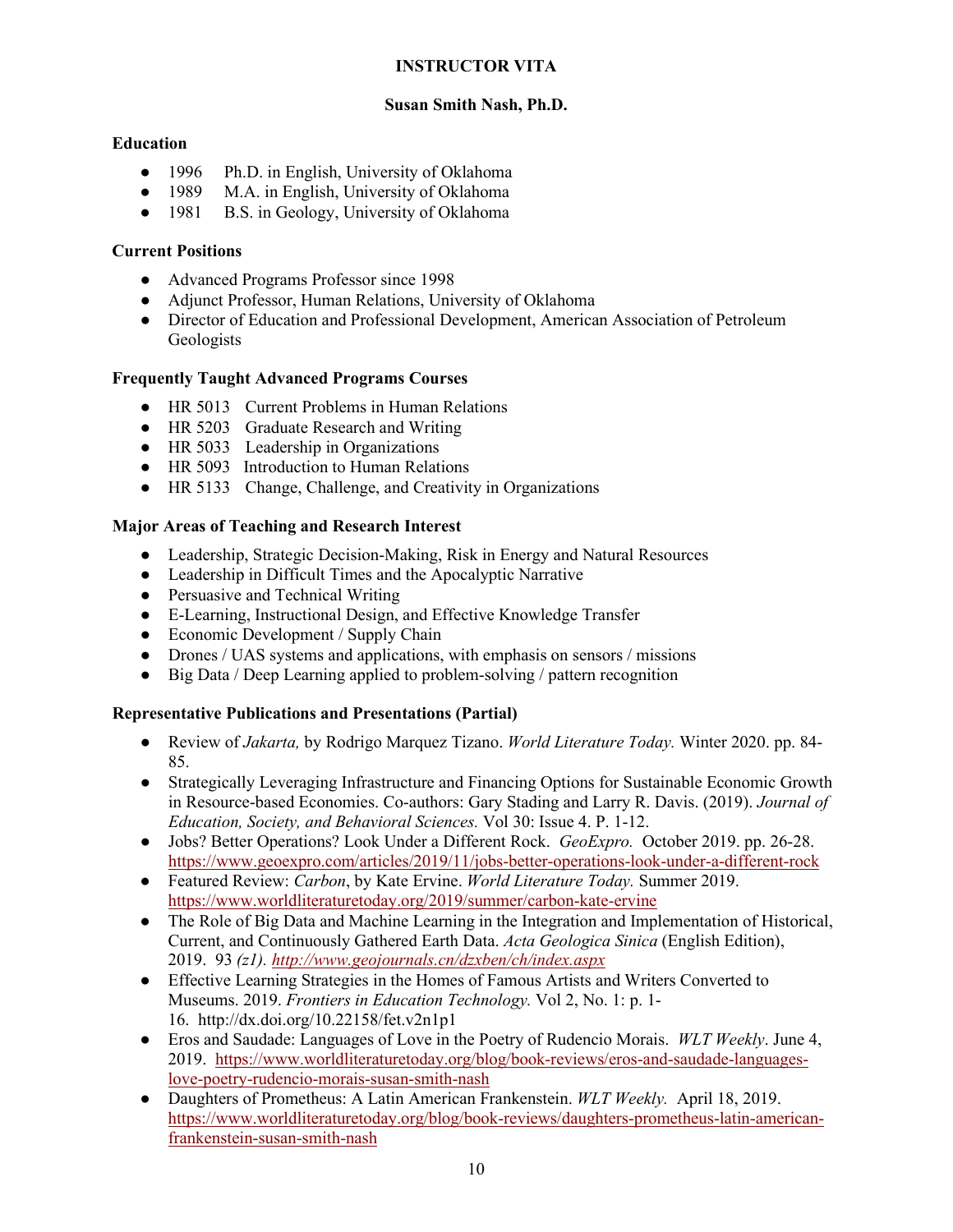- The Role of Big Data and Machine Learning in the Integration and Implementation of Historical, Current, and Continuously Gathered Earth Data. Acta Geologica Sinica (English Edition), 2019. 93 (z1).<http://www.geojournals.cn/dzxben/ch/index.aspx>
- Avoiding the "Dutch Disease" and "Resource Curse" Maladies through Strategically Deployed Infrastructure and Business-to-Business Economic Development Projects (2019) Journal of Humanities and Social Sciences Invention. Vol 1, No 1. p 21-23 http://jhssi.com/index.php/JHSSI/issue/view/1 http://jhssi.com/index.php/JHSSI/article/view/5/3
- Review of A Dream Called Home by Reyna Grande. World Literature Today. Winter 2019. https://www.worldliteraturetoday.org/2019/winter/dream-called-home-reyna-grande
- Revisiting Medieval Philosophers and their Writing: Lessons when Ideas Can Be Dangerous (2018) Journal of Social Science and Humanities Research. Vol 3, No. 12. p. 21-31 https://ijrdo.org/index.php/sshr/article/view/2589
- Infrastructure Project Financing Options: Traditional and New Sources, Strategies for Avoiding Dutch Disease, China's White Knight Interventions, and the U.S. BUILD Act (2018) for Sustainable Development (November 2018) IJRDO Journal. Journal of Social Science and Humanities Research (ISSN: 2456-2971) Vol. 3, No. 11. pp. 70-82. <https://ijrdo.org/index.php/sshr/article/view/2550> <https://ijrdo.org/index.php/sshr/article/view/2550/2158>
- "Mary Elizabeth Braddon's Thou Art the Man (1894): Scoundrel Fathers, Fugue States, and the Problematized Real in Victorian Sensation Novels," IJRDO Journal. Journal of Social Science and Humanities Research (ISSN: 2456-2971) Vol 3, No. 6, pp 13-15. https://ijrdo.org/index.php/sshr/article/view/2101/1851
- The Victorians' Opioid Epidemic. IJRDO Journal. Journal of Social Science and Humanities Research (ISSN: 2456-2971) Vol 3, No. 6, pp 9-12. <https://ijrdo.org/index.php/sshr/article/view/2100/1850>
- New Technologies in the Development of Unconventional Resources in the U.S., Susan Nash, #70359 (2018).adapted from oral presentation given at AAPG Latin America & Caribbean Region, Optimizing Exploration and Development in Thrust Belts and Foreland Basins, Santa Cruz de la Sierra, Bolivia, June 6-8, 2018

http://www.searchanddiscovery.com/pdfz/documents/2018/70359nash/ndx\_nash.pdf.html ● Using Thermal/IR and Multispectral Sensors on Drones to Find the Origin of and Extent of

Contamination from Saltwater Spills from Producing Wells, Susan Nash, #80650 (2018). Adapted from oral presentation given at 2018 AAPG Annual Convention and Exhibition, Salt Lake City, Utah, May 20-23, 2018

http://www.searchanddiscovery.com/pdfz/documents/2018/80650nash/ndx\_nash.pdf.htmlBasin Analysis: Overview and New Uses. PetroPulse. No. 5, July, 2017, p. 10-11.

- Fracking Novels: Scrabble, Zombies, and the Problematized Real. World Literature Today. March 2017. [https://www.worldliteraturetoday.org/2017/march/fracking-novels-scrabble](https://www.worldliteraturetoday.org/2017/march/fracking-novels-scrabble-zombies-and-problematized-real-susan-smith-nash)[zombies-and-problematized-real-susan-smith-nash](https://www.worldliteraturetoday.org/2017/march/fracking-novels-scrabble-zombies-and-problematized-real-susan-smith-nash)
- Inhalaciones, o, la capacidad negativa. Periodico de Poesia. No. 96, Febrero 2017. Mexico City, Universidad Autonoma de Mexico.<http://www.periodicodepoesia.unam.mx/index.php/4496>
- Drones and UAVs for Methane Emissions Detection, Monitoring, and Regulatory Compliancel Jan 2, 2017 IJRD-Journal of Biological Science [http://www.ijrdo.org/International-Journal-of-](http://www.ijrdo.org/International-Journal-of-Research-&-Development-Organisation-pdf/Biological%20Science/January-2017/Bio-2017-January-2.pdf)[Research-&-Development-Organisation-pdf/Biological%20Science/January-2017/Bio-2017-](http://www.ijrdo.org/International-Journal-of-Research-&-Development-Organisation-pdf/Biological%20Science/January-2017/Bio-2017-January-2.pdf) [January-2.pdf](http://www.ijrdo.org/International-Journal-of-Research-&-Development-Organisation-pdf/Biological%20Science/January-2017/Bio-2017-January-2.pdf)
- Sesiones Plenarias NOC e IOC: El "Escalofrio" del ICE. Petroleum Revista (Caracas, VE), Octubre 2016, pp. 23-24.
- Review. Absolute Solitude by Dulce María Loynaz. World Literature Today. November 2016. http://www.worldliteraturetoday.org/2016/november/absolute-solitude-dulce-maria-loyna
- Sesiones Plenarias NOC e IOC: El "Escalofrio" del ICE. Petroleum Revista (Caracas, VE), Octubre 2016, pp. 23-24.
- Blood-Soaked Feathers: Urban Farming Meets Urban Flood Control-Created Habitats. IJRDO: Journal Agricultural Research. Volume 2, Issue 8, August 2016. [http://www.ijrdo.org/International-Journal-of-Research-&-Development-Organisation](http://www.ijrdo.org/International-Journal-of-Research-&-Development-Organisation-pdf/Agriculture%20and%20Research/August-2016/Agricultural%20Research-August-3.pdf)[pdf/Agriculture%20and%20Research/August-2016/Agricultural%20Research-August-3.pdf](http://www.ijrdo.org/International-Journal-of-Research-&-Development-Organisation-pdf/Agriculture%20and%20Research/August-2016/Agricultural%20Research-August-3.pdf)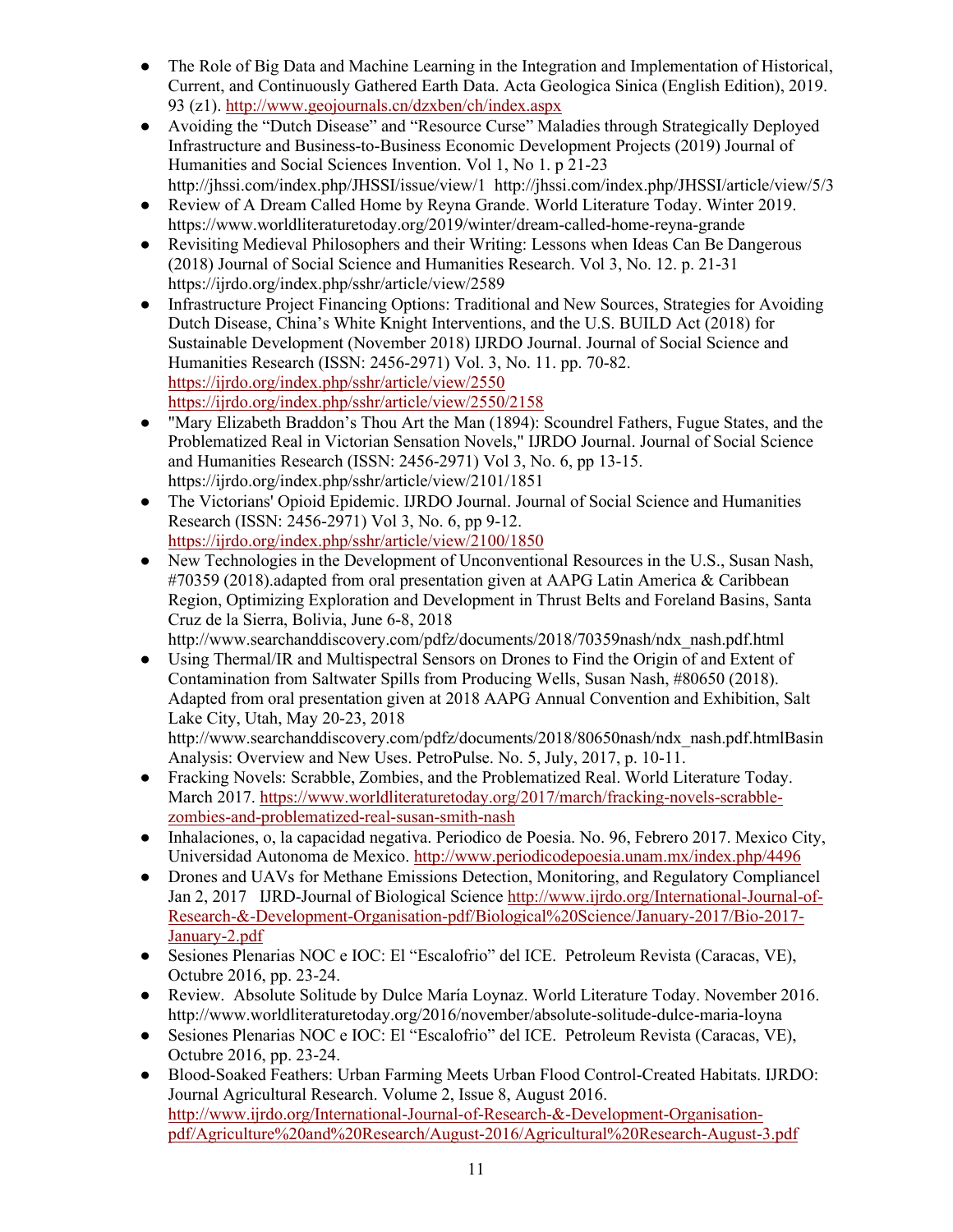- The "Honor Killing" of Social Media Star Qandeel Baloch: Technological Change, the Changing Roles of Women, and Grassroots Backlash. IFRDO: Journal of Social Science and Humanities Research. Volume 2, Issue 7, July 2016.
- An Apocalyptic yet Abject "Jubilee" Narrative in George Robert Gissing's *In the Year of Jubilee:* Mobility, Restoration, and Materiality, Journal of English Language and Literature, Vol 4, No. 2 (2015)<http://www.hrpub.org/download/20160130/UJES3-14605339.pdf>
- Effective Technology Strategy for Shale Plays, Universal Journal of Engineering Science Vol. 3(4), pp. 79 - 87 /Horizon Research December 2015
- "La education y la innovación transformadora en condiciones turbulentas" Petroleum April 2015. <http://www.petroleum.com.ve/>
- "Geologists as Successful Entrepreneurs in Times of Low Oil Prices: The Importance of Innovation and Education" WTGS Bulletin. Vol 54, No. 4 (March/April 2015), pp 8-14.
- "Trije eseji: Postpostmoderniaem: Tehnokratske kulture?" (Three essays: Postpostmodernism: Technocratic Culture?" and "Nepreputsnost tu ni dovoljena" (Impermeability Not Allowed Here) and "Pasolini, Boccaccio in Dekameron: Podlage za razumevenje sodobne kozmologije in iskanje odgovorov na tehnologo" in Sodobnost 2014 (Ljubljana, Slovenia): p 1-10.
- "Museum Education in Transition: What Are the Essential Elements? Responses to Interview Questions" (co-authored with Elaine Bontempi) Education Research Journal, Summer 2012
- "Assistive Technologies: Accessing Voice and Selfhood in an Age of Digital Technologies" Feminist Cyberspaces: Pedagogies in Transition. Ed. Sharon Collingwood, Alvina E. Quintana, and Caroline J. Smith. Cambridge, UK: Cambridge Scholars Publishing, 2012: pp. 202-229.

# **Recent Books**

- Moodle 3.0 Teaching Techniques, 4th edition. Packt Publications. Birmingham, England. 2018
- Moodle Course Development Best Practices, 2nd edition. Packt Publishing (Birmingham, England), 2018
- Quick-Start Guide for Graduate Research and Writing. Texture Press, 2017.
- Road Trip of the Mind / Random Thoughts. bilingual edition; translated by Maja Kraigher. Sodobnost: Ljubljana, Slovenia, 2015.

# **Video Programs Hosted**

**LifeEdge –** 2014 – present (70 shows so far) – co-hosted with Rick Zanotti, RelateCasts. Interview program / format

**Full list of publications available at:<http://www.beyondutopia.net/nashcv>**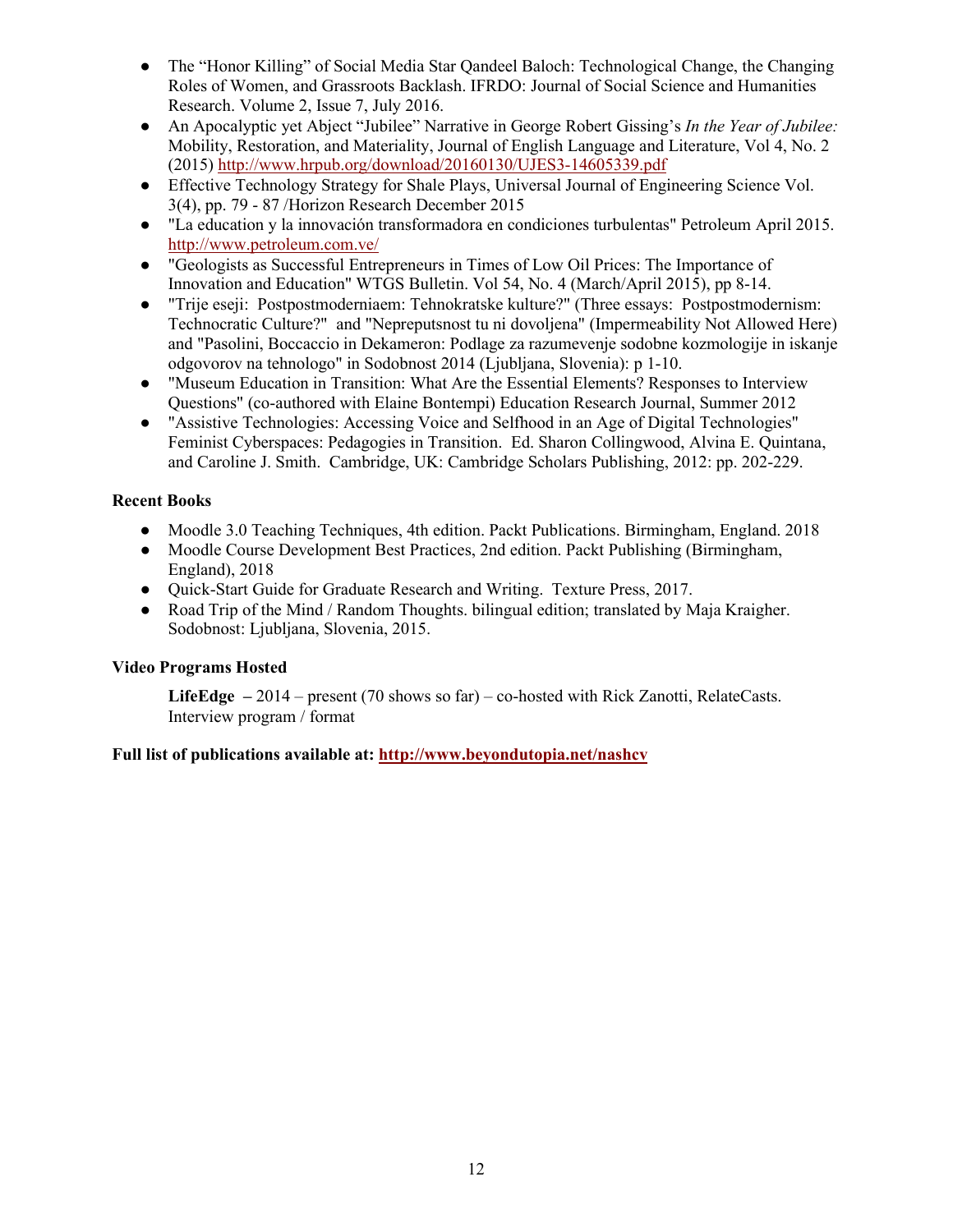| <b>ESSAY RUBRIC</b>                       |                                                                                                                                                                                                                                                                                        |                                                                                                                                                                                                                                                               |                                                                                                                                                                                                                                                                     |                                                                                                                                                                                                                                                      |  |  |
|-------------------------------------------|----------------------------------------------------------------------------------------------------------------------------------------------------------------------------------------------------------------------------------------------------------------------------------------|---------------------------------------------------------------------------------------------------------------------------------------------------------------------------------------------------------------------------------------------------------------|---------------------------------------------------------------------------------------------------------------------------------------------------------------------------------------------------------------------------------------------------------------------|------------------------------------------------------------------------------------------------------------------------------------------------------------------------------------------------------------------------------------------------------|--|--|
| Area                                      | <b>Expert</b>                                                                                                                                                                                                                                                                          | Proficient                                                                                                                                                                                                                                                    | Apprentice                                                                                                                                                                                                                                                          | <b>Novice</b>                                                                                                                                                                                                                                        |  |  |
| Integration<br><sub>of</sub><br>Knowledge | The paper<br>demonstrates that the<br>author fully<br>understands and has<br>applied concepts<br>learned in the course.<br>Concepts are<br>integrated into the<br>writer's own insights.<br>The writer provides<br>concluding remarks<br>that show analysis and<br>synthesis of ideas. | The paper<br>demonstrates that<br>the author, for the<br>most part,<br>understands and<br>has applied<br>concepts learned<br>in the course.<br>Some of the<br>conclusions,<br>however, are not<br>supported in the<br>body of the paper.                      | The paper<br>demonstrates that<br>the author, to a<br>certain extent,<br>understands and<br>has applied<br>concepts learned<br>in the course.                                                                                                                       | The paper does<br>not demonstrate<br>that the author<br>has fully<br>understood and<br>applied concepts<br>learned in the<br>course.                                                                                                                 |  |  |
| <b>Topic focus</b>                        | The topic is focused<br>narrowly enough for<br>the scope of this<br>assignment. A thesis<br>statement provides<br>direction for the paper,<br>either by statement of<br>a position or<br>hypothesis.                                                                                   | The topic is<br>focused but lacks<br>direction. The<br>paper is about a<br>specific topic but<br>the writer has not<br>established a<br>position.                                                                                                             | The topic is too<br>broad for the<br>scope of this<br>assignment.                                                                                                                                                                                                   | The topic is not<br>clearly defined.                                                                                                                                                                                                                 |  |  |
| Depth of<br>discussion                    | In-depth discussion &<br>elaboration in all<br>sections of the paper.                                                                                                                                                                                                                  | In-depth<br>discussion &<br>elaboration in<br>most sections of<br>the paper.                                                                                                                                                                                  | The writer has<br>omitted pertinent<br>content or content<br>runs-on<br>excessively.<br>Quotations from<br>others outweigh<br>the writer's own<br>ideas excessively.                                                                                                | Cursory<br>discussion in all<br>the sections of the<br>paper or brief<br>discussion in only<br>a few sections.                                                                                                                                       |  |  |
| <b>Cohesiveness</b>                       | Ties together<br>information from all<br>sources. Paper flows<br>from one issue to the<br>next without the need<br>for headings. Author's<br>writing demonstrates<br>an understanding of<br>the relationship among<br>material obtained from<br>all sources.                           | For the most part,<br>ties together<br>information from<br>all sources. Paper<br>flows with only<br>some<br>disjointedness.<br>Author's writing<br>demonstrates an<br>understanding of<br>the relationship<br>among material<br>obtained from all<br>sources. | Sometimes ties<br>together<br>information from<br>all sources. Paper<br>does not flow -<br>disjointedness is<br>apparent. Author's<br>writing does not<br>demonstrate an<br>understanding of<br>the relationship<br>among material<br>obtained from all<br>sources. | Does not tie<br>together<br>information.<br>Paper does not<br>flow and appears<br>to be created from<br>disparate issues.<br>Headings are<br>necessary to link<br>concepts. Writing<br>does not<br>demonstrate<br>understanding<br>any relationships |  |  |